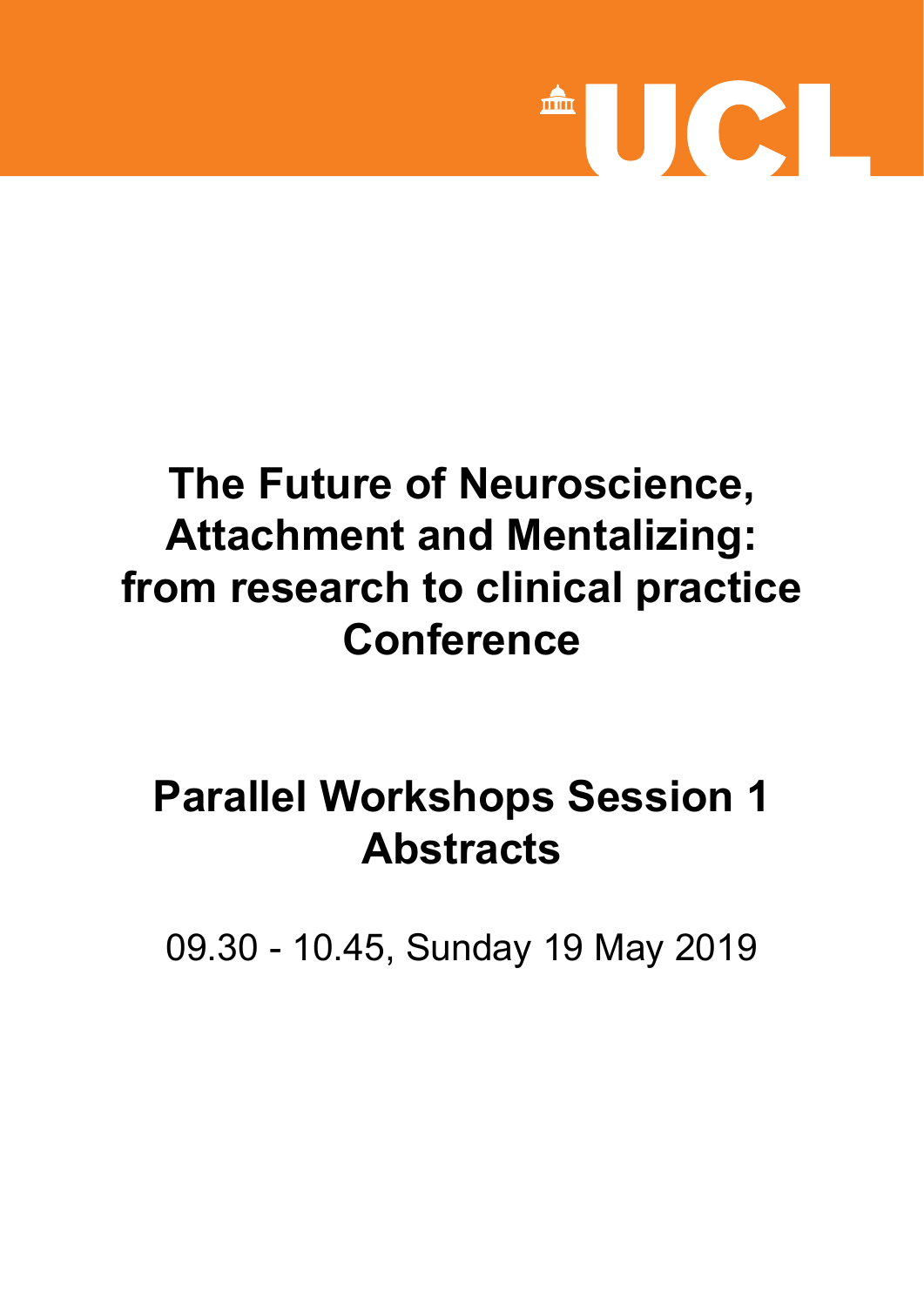

#### **Strategies for promoting secure attachment and early child development through mentalizing and sensitive care**

#### **Pasco Fearon (University College London, and The Anna Freud National Centre for Children and Families, UK)**

#### **Workshop Abstract:**

In this session, Pasco Fearon will summarize recent data on three key topics: 1) the relationship between attachment and child development outcomes, 2) the intergenerational transmission of patterns of attachment, and 3) the efficacy of psychosocial interventions to improve rates of secure and insecure attachment. Following this, he will outline the strategies and intervention techniques used in effective attachment interventions.

#### **Biography:**

Pasco Fearon is a leading expert in early childhood development, whose work combines both environmental and biological/genetic methodologies to understand longitudinal development and risk for maladaptation, in both population studies and clinical samples. He is particularly known for his work on parent child attachment and parenting, and in the use of longitudinal studies for disentangling effects of early experience on later outcomes. He is joint-Director of UCL's Doctorate in Clinical Psychology, Deputy Head of Department of the Research Department of Clinical, Educational and Health Psychology, Director of the Anna Freud Centre Development Neuroscience Unit and visiting faculty member of the Child Study Center at Yale University.